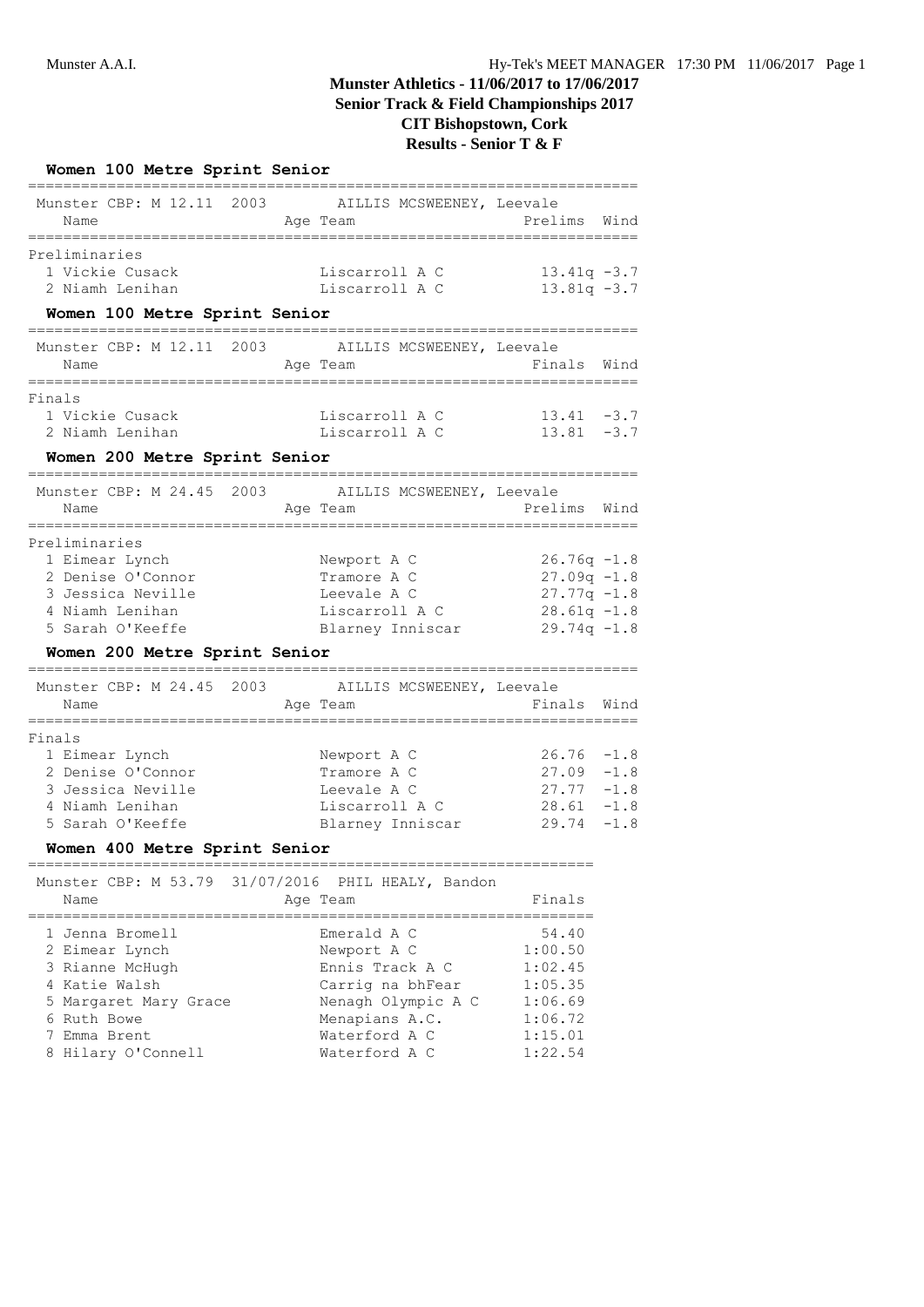### **Women 800 Metre Run Senior**

| Munster CBP: M 2:07.08<br>Name                                                                                                                                                                   | 1985                                                                                                                  | VALARIE VAUGHAN, Blarney In<br>Age Team                                                                                                                            | Finals                                                         |                |
|--------------------------------------------------------------------------------------------------------------------------------------------------------------------------------------------------|-----------------------------------------------------------------------------------------------------------------------|--------------------------------------------------------------------------------------------------------------------------------------------------------------------|----------------------------------------------------------------|----------------|
| 1 Aoife Delargy<br>2 Freda Davoren<br>3 Rianne McHugh<br>4 Rachel O'Shea<br>5 Margaret Mary Grace<br>6 Catherine O'Sullivan<br>7 Emma Brent<br>8 Hilary O'Connell<br>Women 1500 Metre Run Senior |                                                                                                                       | Nenagh Olympic A C<br>Leevale A C<br>Ennis Track A C<br>West Muskerry A C 2:31.84<br>Nenagh Olympic A C 2:39.90<br>An Riocht A C<br>Waterford A C<br>Waterford A C | 2:17.74<br>2:18.23<br>2:19.90<br>2:40.38<br>2:46.21<br>3:01.20 |                |
| Munster CBP: M 4:28.25<br>Name                                                                                                                                                                   | 2006                                                                                                                  | ROSEMARY RYAN, Bilboa<br>Age Team                                                                                                                                  | Finals                                                         |                |
| 1 Sinead O'Connor<br>2 Niamh Tebay<br>Women 3000 Metre Run Senior                                                                                                                                |                                                                                                                       | Leevale A C<br>Waterford A C                                                                                                                                       | 5:05.80<br>5:35.20                                             |                |
| Munster CBP: M 12:12.92 31/07/2016 JENNY O'LOUGHLIN, Waterfor<br>Name                                                                                                                            |                                                                                                                       | Age Team                                                                                                                                                           | Finals                                                         |                |
|                                                                                                                                                                                                  |                                                                                                                       |                                                                                                                                                                    |                                                                |                |
| 1 Shona Heaslip<br>2 Hikka Kontro                                                                                                                                                                | <b>Contract Contract Contract Contract Contract Contract Contract Contract Contract Contract Contract Contract Co</b> | An Riocht A C 9:31.20M<br>Limerick A C                                                                                                                             | 10:28.44M                                                      |                |
| Women 100 Metre Hurdles 2'9" Senior<br>Munster CBP: M 13.90<br>1990<br>Name                                                                                                                      |                                                                                                                       | SUSAN SMITH, Waterford AC<br>Age Team                                                                                                                              | Finals                                                         |                |
| 1 Denise O'Connor<br>2 Sarah O'Keeffe<br>3 Roisin Howard                                                                                                                                         |                                                                                                                       | Tramore A C<br>Blarney Inniscar<br>Bandon A C                                                                                                                      | $16.94 - 2.9$<br>$17.84 - 2.9$<br>18.31                        | Wind<br>$-2.9$ |
| Women 400 Metre Hurdles 2'9" Senior                                                                                                                                                              |                                                                                                                       |                                                                                                                                                                    |                                                                |                |
| Munster CBP: M 50.00<br>Name                                                                                                                                                                     |                                                                                                                       | BARBARA JOHNSON, North Cork<br>Age Team                                                                                                                            | Finals                                                         |                |
| 1 Jessica Neville<br>2 Denise O'Connor<br>3 Katie Walsh<br>Women High Jump Senior                                                                                                                | -------                                                                                                               | Leevale A C<br>Tramore A C<br>Carrig na bhFear                                                                                                                     | 1:05.60<br>1:07.80<br>J1:07.80                                 |                |

 1 Aisling Cassidy Bandon A C 1.55m 2 Vickie Cusack Liscarroll A C 1.50m 3 Christine McCarthy Kenmare & Dristi J1.50m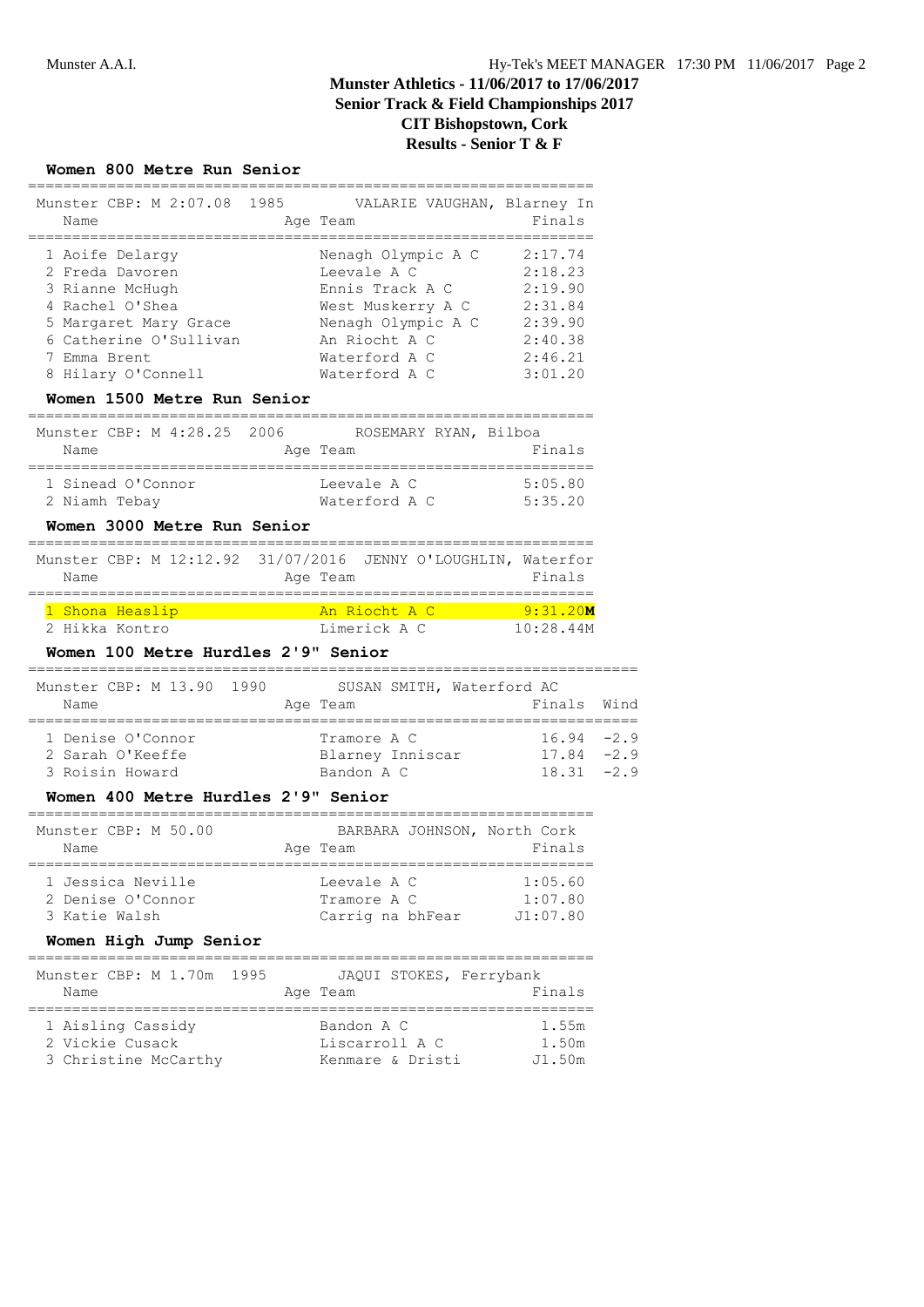**....Women High Jump Senior** -- Emily Tierney Menagh Olympic A C DNS **Women Pole Vault Senior** ================================================================ Munster CBP: M 3.30m 2002 JULIET CLAFFEY, Borrisokane Name Ream Age Team Rinals ================================================================ 1 Emma Coffey Carrig na bhFear 3.00m 2.80 3.00 3.10 XO O XXX<br>2 Clodagh Walsh Abbey Striders A C 2.90m 2.60 2.70 2.80 2.90 3.00 O O O XO XXX 3 Ciara Hickey Blarney Inniscar 2.80m 2.60 2.70 2.80 2.90 O O XXO XXX

#### **Women Long Jump Senior**

=====================================================================

| Munster CBP: M 5.95m 1999<br>Name                                                                                                                           | JAQUI STOKES, Ferrybank<br>Age Team                                                                                                | Finals                                                               | Wind                                                 |
|-------------------------------------------------------------------------------------------------------------------------------------------------------------|------------------------------------------------------------------------------------------------------------------------------------|----------------------------------------------------------------------|------------------------------------------------------|
| 1 Sophie Meredith<br>2 Vickie Cusack<br>3 Ella Nicholson<br>4 Rachel Bowler<br>5 Roisin Howard<br>6 Denise O'Connor<br>7 Elinor Dennison<br>8 Niamh Lenihan | St Marys<br>Liscarroll A C<br>Bandon A C<br>Tralee Harriers A C<br>Bandon A C<br>Tramore A C<br>Kenmare & Dristi<br>Liscarroll A C | 5.45m<br>5.21m<br>5.20m<br>5.02m<br>4.78m<br>4.74m<br>4.65m<br>4.09m | NWI<br>NWI<br>NWI<br>NWI<br>NWI<br>NWI<br>NWI<br>NWI |
|                                                                                                                                                             |                                                                                                                                    |                                                                      |                                                      |

## **Women Triple Jump Senior**

| Munster CBP: M 12.06m 2000<br>Name                      | CATRIONA HANNAFIN, St Johns Trale<br>Age Team   | Finals Wind                                      |
|---------------------------------------------------------|-------------------------------------------------|--------------------------------------------------|
| 1 Aisling Cassidy<br>2 Rachel Bowler<br>3 Roisin Howard | Bandon A C<br>Tralee Harriers A C<br>Bandon A C | 10.99m<br>NW T<br>10.06m<br>NWI<br>9.05m<br>NW T |

#### **Women Shot Putt 4kg Senior**

| Munster CBP: M 14.28m 2014<br>Name |                                                | Age Team |              | CLAIRE FITZGERALD, Traleee H<br>Finals |
|------------------------------------|------------------------------------------------|----------|--------------|----------------------------------------|
| 1 Alana Frattaroli                 |                                                |          | Limerick A C | 12.33m                                 |
|                                    | 12.33m  11.87m  11.92m  11.93m  11.53m  12.17m |          |              |                                        |
| 2 Laura McSweeney                  |                                                |          | Bandon A C   | 11.84m                                 |
|                                    | 11.44m 11.84m 11.48m 11.70m 11.28m 11.43m      |          |              |                                        |
| 3 Roisin Howard                    |                                                |          | Bandon A C   | 10.90m                                 |
|                                    | 10.37m  10.17m  10.82m  9.82m  10.90m  10.09m  |          |              |                                        |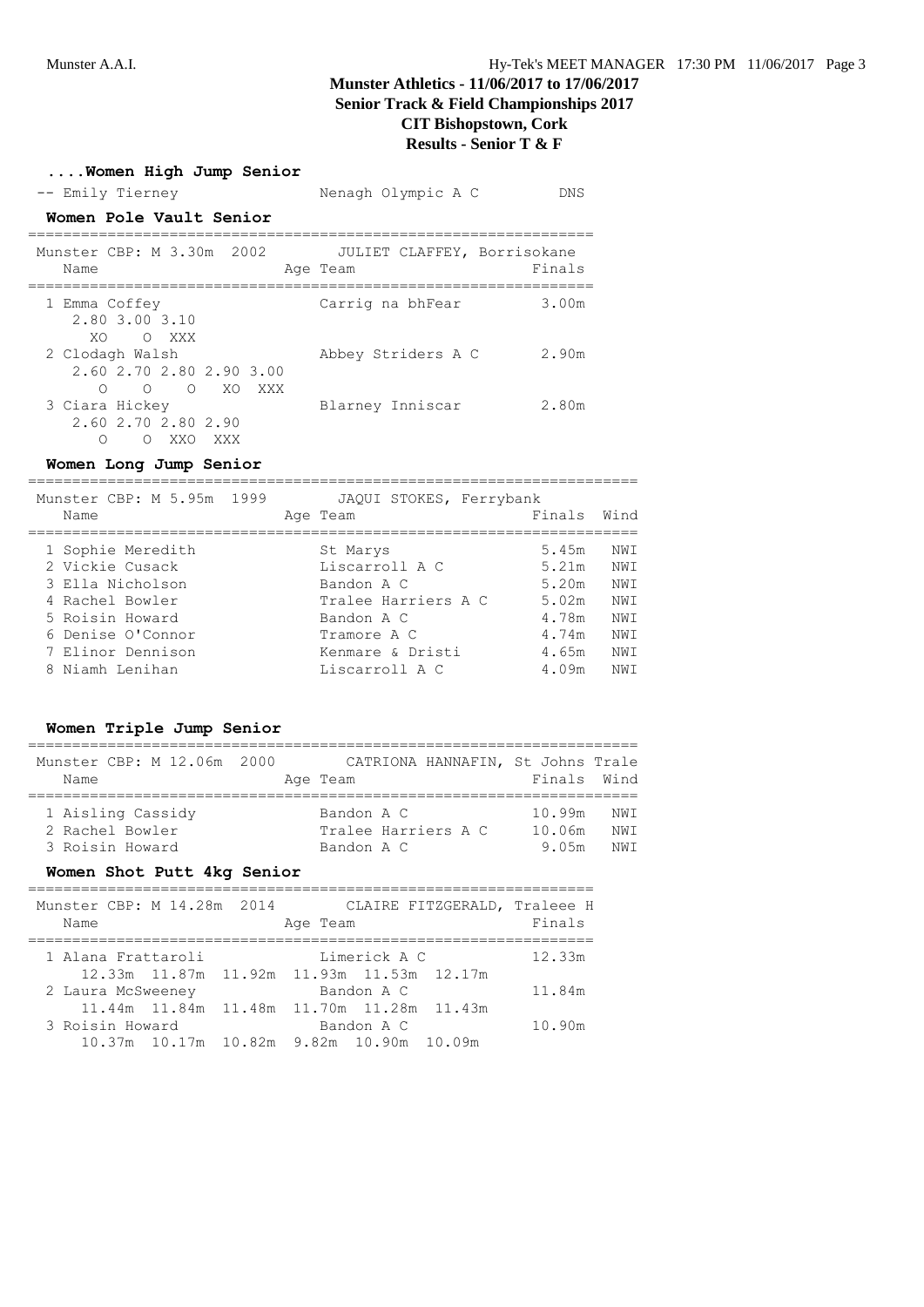## **....Women Shot Putt 4kg Senior**

| 4 Vickie Cusack                     |  | Liscarroll A C |                  | 9.47m |
|-------------------------------------|--|----------------|------------------|-------|
| 9.47m 9.42m 8.99m 8.54m 8.85m 9.36m |  |                |                  |       |
| 5 Sarah O'Keeffe                    |  |                | Blarney Inniscar | 9.06m |
| 7.92m 9.06m 8.13m 8.50m 7.83m 8.10m |  |                |                  |       |

## **Women Discus Throw 1kg Senior**

| Munster CBP: M 50.91m 2014<br>Name |  | CLAIRE FITZGERALD, Tralee Ha<br>Age Team | Finals     |
|------------------------------------|--|------------------------------------------|------------|
| 1 Kayleigh Cronin                  |  | 20 Farranfore                            | 44.81m     |
| 2 Sarah Bradfield                  |  | Leevale A C                              | 33.14m     |
| 3 Martha Ouain                     |  | Carrig na bhFear                         | 31.99m     |
| 4 Laura McSweeney                  |  | Bandon A C                               | 30.90m     |
| 5 Roisin Howard                    |  | Bandon A C                               | 30.02m     |
| -- Claire Fitzgerald               |  | Tralee Harriers A C                      | <b>DNS</b> |

#### **Women Hammer Throw 4kg Senior**

| Munster CBP: M 56.05m 31/07/2016 CARA KENNEDY, Ferrybank<br>Name |                                           | Age Team      |                  | Finals  |
|------------------------------------------------------------------|-------------------------------------------|---------------|------------------|---------|
|                                                                  |                                           |               |                  |         |
| 1 Cara Kennedy                                                   |                                           | Ferrybank A C |                  | 58.50mM |
|                                                                  | 56.46m FOUL 58.50m FOUL FOUL 56.42m       |               |                  |         |
| 2 Mairead O'Neil                                                 |                                           |               | Gneevequilla A C | 48.95m  |
|                                                                  | 45.31m FOUL 48.95m FOUL                   | FOUL          | FOUL.            |         |
| 3 Laura McSweeney                                                |                                           | Bandon A C    |                  | 40.89m  |
|                                                                  | 35.74m 38.90m 39.24m 40.89m               |               |                  |         |
| 4 Emma Daly                                                      |                                           |               | St. Abbans A.C.  | 37.39m  |
|                                                                  | 34.92m 35.77m 32.48m 36.01m 37.02m 37.39m |               |                  |         |

## **Women Javelin Throw 600gr Senior**

| Munster CBP: M 44.91m 1992                                      | MARY T REALE, Limerick AC |
|-----------------------------------------------------------------|---------------------------|
| Name                                                            | Finals<br>Age Team        |
| 1 Vickie Cusack<br>26.23m  25.65m  23.78m  24.27m  24.63m  FOUL | Liscarroll A C<br>26.23m  |
| 2 Roisin Howard                                                 | Bandon A C<br>24.87m      |
| FOUL 23.56m 22.32m 20.34m 22.41m 24.87m                         |                           |
| 3 Haley Fitzgerald                                              | 24.58m<br>Leevale A C     |
| 23.53m FOUL 24.58m 24.37m 22.69m 22.85m                         |                           |

## **Women 3000 Metre Race Walk Senior**

|              |  | Munster CBP: M 14:52.56 2014 |  |          |                    | LAUREN WHELAN, Leevale |
|--------------|--|------------------------------|--|----------|--------------------|------------------------|
| Name         |  |                              |  | Age Team |                    | Finals                 |
|              |  |                              |  |          |                    |                        |
| 1 Kate Veale |  |                              |  |          | West Waterford A C | $13 \cdot 49$ 36M      |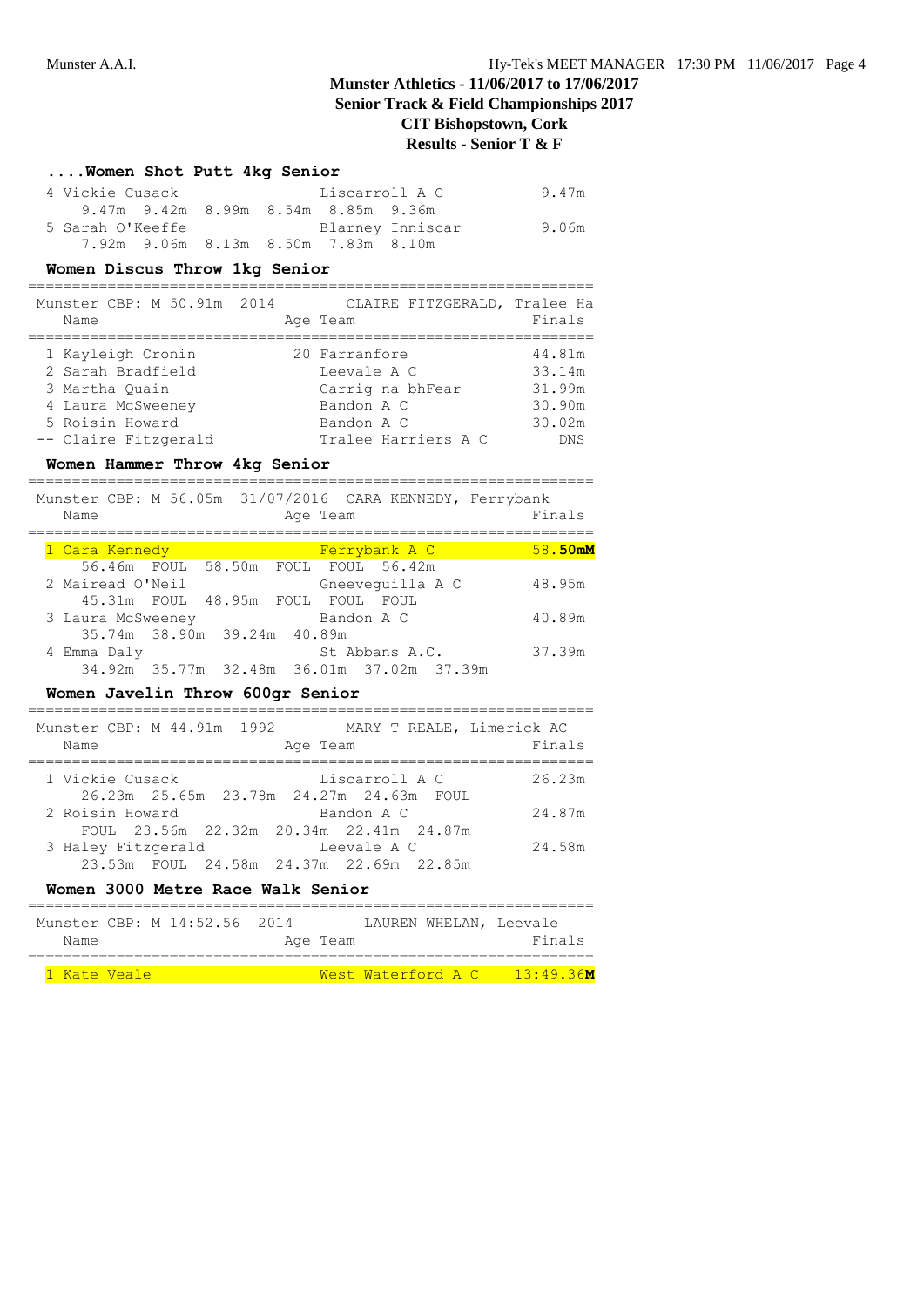**Men 100 Metre Sprint Senior**

| Munster CBP: M 10.77 2001 TOM COMYNS, Limerick AC<br>Name | Age Team           | Prelims Wind H#  |  |
|-----------------------------------------------------------|--------------------|------------------|--|
| Preliminaries                                             |                    |                  |  |
| 1 Robert Bennett                                          | Nenagh Olympic A C | $11.26Q - 0.3$ 1 |  |
| 2 Joey Henchy                                             | Bandon A C         | $11.630 - 3.1$ 2 |  |
| 3 Conor Morey                                             | Leevale A C        | $11.330 - 0.3$ 1 |  |
| 4 Scott Gibson                                            | Bandon A C         | $11.64Q - 3.1$ 2 |  |
| 5 Patrick Lynch                                           | Newport A C        | $11.68q -3.1$ 2  |  |
| 6 David Quilligan                                         | Leevale A C        | $11.72q -3.1$ 2  |  |
| 7 Paul Costelloe                                          | Emerald A C        | $11.85q -0.3$ 1  |  |
| 8 Neil Heffernan                                          | Leevale A C        | $11.90q - 0.3$ 1 |  |
| 9 Glody Swana                                             | Limerick A C       | $J11.90 -3.1 2$  |  |
| 10 Michael Quilligan                                      | Nenagh Olympic A C | $11.97 -3.1$ 2   |  |
| 11 Dion Marcus                                            | An Riocht A C      | $12.13 - 0.3$ 1  |  |
| 12 Brendan Lynch                                          | Loughrea AC        | $12.22 - 0.3$ 1  |  |
| 13 Dylan Roche                                            | An Riocht A C      | $12.23 -3.1$ 2   |  |
| 14 P. J. Galvin                                           | An Riocht A C      | $12.31 -0.3$ 1   |  |
| 15 David Hamilton                                         | Liscarroll A C     | $12.49 - 3.1$ 2  |  |
|                                                           |                    |                  |  |

### **Men 100 Metre Sprint Senior**

|        | Munster CBP: M 10.77 2001<br>Name |  | TOM COMYNS, Limerick AC<br>Age Team | Finals       | Wind   |
|--------|-----------------------------------|--|-------------------------------------|--------------|--------|
| Finals |                                   |  |                                     |              |        |
|        | 1 Robert Bennett                  |  | Nenagh Olympic A C                  | $11.05 -2.8$ |        |
|        | 2 Conor Morey                     |  | Leevale A C                         | 11.21        | $-2.8$ |
|        | 3 Joey Henchy                     |  | Bandon A C                          | $11.25 -2.8$ |        |
|        | 4 Patrick Lynch                   |  | Newport A C                         | $11.36 -2.8$ |        |
|        | 4 Scott Gibson                    |  | Bandon A C                          | $11.36 -2.8$ |        |
|        | 6 Paul Costelloe                  |  | Emerald A C                         | 11.57        | $-2.8$ |
|        | 7 David Quilligan                 |  | Leevale A C                         | 11.89        | $-2.8$ |
|        | -- Neil Heffernan                 |  | Leevale A C                         | DNS          | $-2.8$ |

## **Men 200 Metre Sprint Senior**

======================================================================== Munster CBP: M 21.48 2000 GARY RYAN, Nenagh Olympic

| MUNDLET CDL. M 21.40 2000 | GANI NIAN, NEHAYHI UIYINDIC |                      |                |
|---------------------------|-----------------------------|----------------------|----------------|
| Name                      | Age Team                    | Prelims Wind H#      |                |
| Preliminaries             |                             |                      |                |
| 1 Robert Bennett          | Nenagh Olympic A C          | $22.500 \t 0.1 \t 2$ |                |
| 2 Colin Doyle             | Leevale A C                 | $22.82Q - 1.9$ 1     |                |
| 3 Scott Gibson            | Bandon A C                  | 22.830 0.1 2         |                |
| 4 Michael O'Se            | An Riocht A C               | $23.630 - 1.9$ 1     |                |
| 5 Patrick Lynch           | Newport A C                 | 22.960 0.1 2         |                |
| 6 Glody Swana             | Limerick A C                | $23.790 - 1.9$ 1     |                |
| 7 Joey Henchy             | Bandon A C                  | $23.17q$ 0.1 2       |                |
| 8 William O'Connor        | An Riocht A C               | $23.83q -1.9$ 1      |                |
| 9 Paul Costelloe          | Emerald A C                 | $24.03 -1.9$ 1       |                |
| 10 Dylan Roche            | An Riocht A C               | $24.56$ 0.1 2        |                |
| 11 Dan Finnerty           | Nenagh Olympic A C          | $24.63$ 0.1          | $\overline{2}$ |
| 12 David Hamilton         | Liscarroll A C              | $25.06$ 0.1 2        |                |
| 13 Jamil Saidi            | Ennis Track A C             | $26.66 - 1.9$        | $\overline{1}$ |
|                           |                             |                      |                |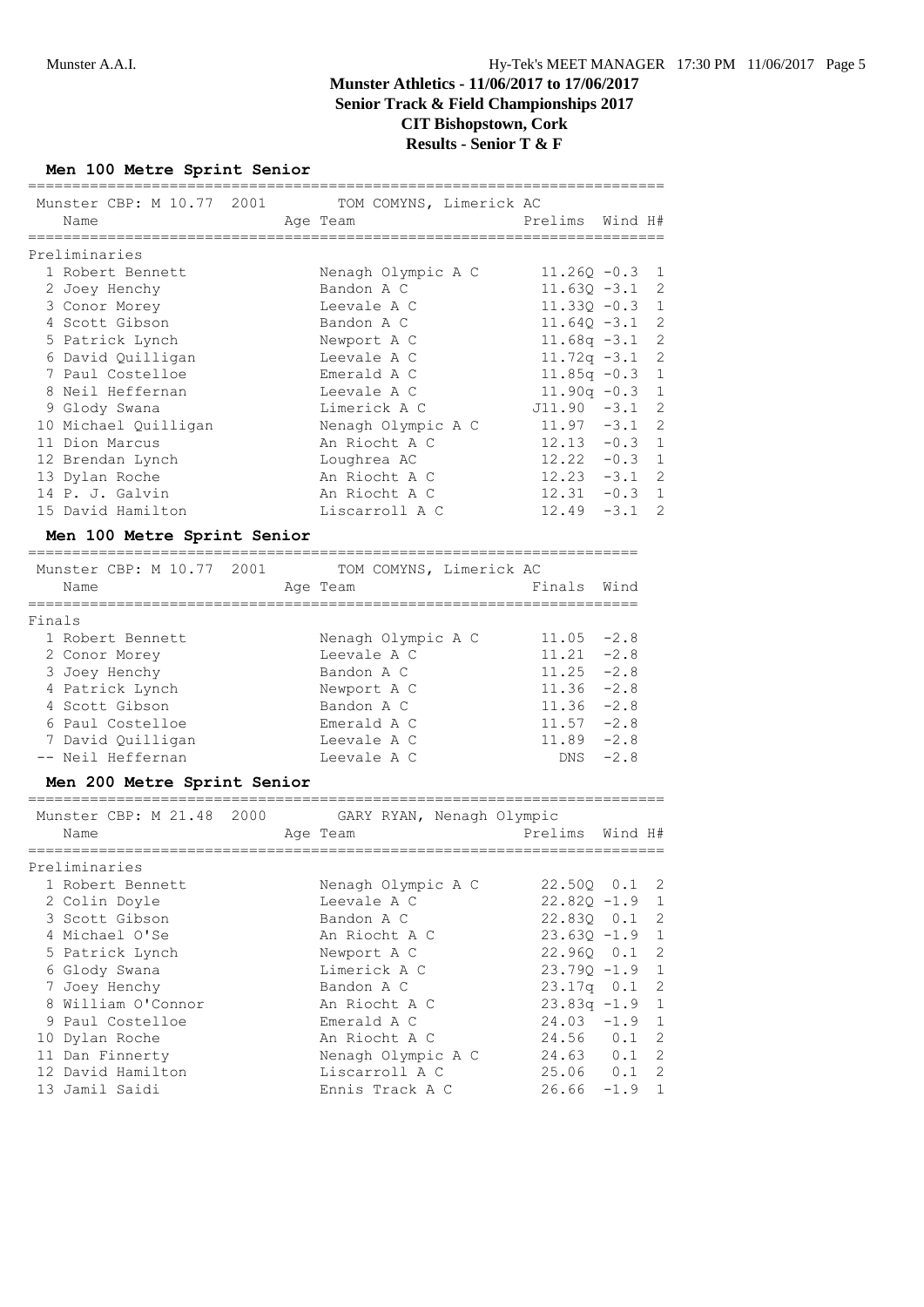## **Men 200 Metre Sprint Senior**

| Munster CBP: M 21.48 2000<br>Name | GARY RYAN, Nenagh Olympic<br>Age Team | Finals | Wind |
|-----------------------------------|---------------------------------------|--------|------|
|                                   |                                       |        |      |
| Finals                            |                                       |        |      |
| 1 Robert Bennett                  | Nenagh Olympic A C                    | 21.75  | 0.5  |
| 2 Colin Doyle                     | Leevale A C                           | 22.30  | 0.5  |
| 3 Patrick Lynch                   | Newport A C                           | 22.60  | 0.5  |
| 4 William O'Connor                | An Riocht A C                         | 23.30  | 0.5  |
| 5 Glody Swana                     | Limerick A C                          | 24.00  | 0.5  |
|                                   |                                       |        |      |

### **Men 400 Metre Sprint Senior**

| Munster CBP: M 43.39 2004<br>Name | PADDY O'GORMAN, Leevale<br>Age Team | Finals | H#             |
|-----------------------------------|-------------------------------------|--------|----------------|
| 1 Paul Murphy                     | Ferrybank A C                       | 49.50  | $\mathcal{L}$  |
| 2 Niall Touhy                     | Ferrybank A C                       | 49.60  | $\mathcal{L}$  |
| 3 Ben Kiely                       | Ferrybank A C                       | 49.80  | $\overline{2}$ |
| 4 Evan Crotty                     | Emerald A C                         | 50.30  | $\mathcal{L}$  |
| 5 Sean O'Callaghan                | Leevale A C                         | 51.12  | 1              |
| 6 Michael Quilligan               | Nenagh Olympic A C                  | 51.41  | 1              |
| 7 Michael O'Se                    | An Riocht A C                       | 52.10  | $\mathcal{L}$  |
| 8 Ciaran Dee                      | Leevale A C                         | 52.40  | $\mathcal{L}$  |
| 9 Ciaran Nugent                   | Carrig na bhFear                    | 52.58  | $\overline{2}$ |
| 10 Jamil Saidi                    | Ennis Track A C                     | 53.15  | 1              |
| 11 Laju Uwatse                    | Dooneen A C                         | 53.21  | 1              |
| 12 Mark Carmody                   | An Bru A.C.                         | 53.76  | $\mathbf{1}$   |
| 13 Liam Finn                      | Nenagh Olympic A C                  | 54.75  | 1              |
| 14 Paddy Barry                    | St Finbarrs A C                     | 57.97  | $\mathfrak{D}$ |

#### **Men 800 Metre Run Senior**

================================================================ Munster CBP: M 1:53.20 1990 DANNY O'BRIEN, Limerick AC

| Name                                                                                                                             | Age Team                                                                                                                  | Finals                                                                    |
|----------------------------------------------------------------------------------------------------------------------------------|---------------------------------------------------------------------------------------------------------------------------|---------------------------------------------------------------------------|
| 1 Thomas McCarthy<br>2 Garry O'Sullivan<br>3 Joseph Daly<br>4 Sean Fouhy<br>5 Paddy Barry<br>6 Kevin Coleman<br>7 Ruairi Kennedy | Bandon A C<br>West Muskerry A C<br>Carrig na bhFear<br>Togher A C<br>St Finbarrs A C<br>Thurles Crokes A C<br>Leevale A C | 2:05.07<br>2:05.59<br>2:06.76<br>2:07.97<br>2:09.00<br>2:09.47<br>2:25.30 |
|                                                                                                                                  |                                                                                                                           |                                                                           |

## **Men 1500 Metre Run Senior**

| Munster CBP: M 3:49.60 1992<br>Name                                                                             | GARRETH BARRY, North Cork<br>Age Team                                                           | Finals                                                         |
|-----------------------------------------------------------------------------------------------------------------|-------------------------------------------------------------------------------------------------|----------------------------------------------------------------|
| 1 Ian Tivy<br>2 Matthew Murnane<br>3 Conor O'Mahony<br>4 James Murray Good<br>5 Iain O'Byrne<br>6 Paddy Cummins | Togher A C<br>Leevale A C<br>An Riocht A C<br>Old Abbey A C<br>Waterford A C<br>Moycarkey C/Cro | 4:14.80<br>4:18.00<br>4:21.20<br>4.22.30<br>4.23.50<br>4:27.50 |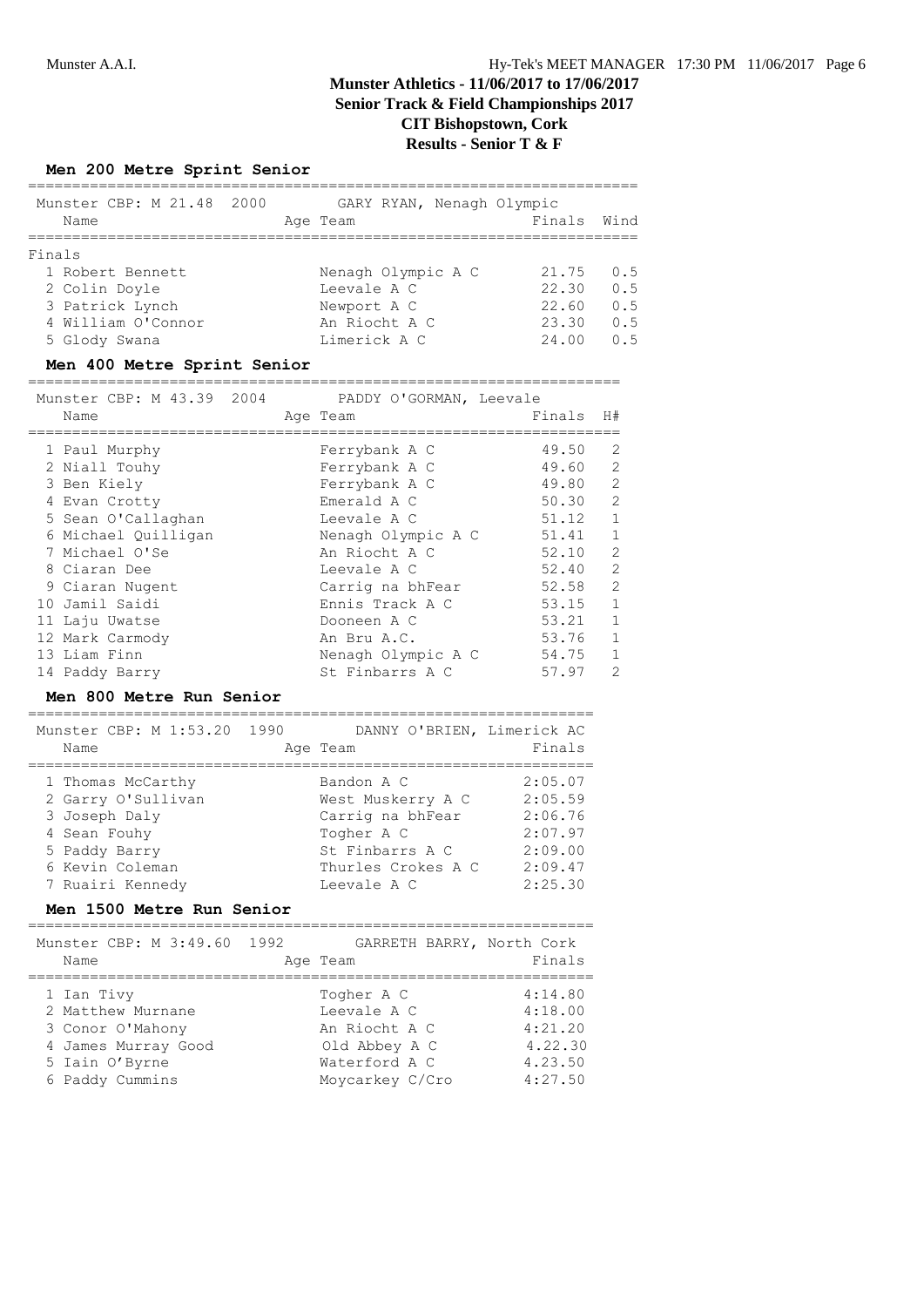**....Men 1500 Metre Run Senior**

| 7 David Butler | St Finbarrs A C | 5:20.80 |
|----------------|-----------------|---------|
|                |                 |         |

### **Men 5000 Metre Run Senior**

| Munster CBP: M 14:10.50 1994<br>Name                                                                                                                                                                                                                                                                                                                                                                             | DONNACHA O'MAHONY, East Co<br>Age Team                                                                                                                                                                                                                                                                                                                         | Finals                                                                                                                                                                                                                           |
|------------------------------------------------------------------------------------------------------------------------------------------------------------------------------------------------------------------------------------------------------------------------------------------------------------------------------------------------------------------------------------------------------------------|----------------------------------------------------------------------------------------------------------------------------------------------------------------------------------------------------------------------------------------------------------------------------------------------------------------------------------------------------------------|----------------------------------------------------------------------------------------------------------------------------------------------------------------------------------------------------------------------------------|
| ==================================<br>1 Jake O'Regan<br>2 James McCarthy<br>3 Paul Moloney<br>4 Andrew Connick<br>5 Michael Carmody<br>6 Colm Turner<br>7 Conor McCauley<br>8 James Doran<br>9 John Treacy<br>10 Darragh Browne<br>11 Anthony Mannix<br>12 Michael Bruton<br>13 Tony Fogarty<br>14 Noel Murphy<br>15 Paddy Cummins<br>16 Tony Kelleher<br>17 Martin Dineen<br>18 Declan Guina<br>19 Ruairi Myers | ========================<br>St Johns A C<br>East Cork A C<br>Mallow A C<br>Ferrybank A C<br>An Bru A.C.<br>Limerick A C<br>Leevale A C<br>An Riocht A C<br>Thurles Crokes A C<br>Lios Tuathail A C<br>Leevale A C<br>Leevale A C<br>Templemore A C<br>Waterford A C<br>Moycarkey C/Cro<br>Togher A C<br>An Riocht A C<br>West Limerick A C<br>Carrig na bhFear | 15:21.89<br>15:30.05<br>15:31.48<br>15:39.14<br>15:40.08<br>15:47.75<br>15:50.64<br>15:58.28<br>15:58.48<br>16:07.52<br>16:08.96<br>16:14.92<br>16:23.54<br>16:27.51<br>16:33.21<br>17:01.78<br>17:02.75<br>17:30.92<br>17:37.68 |
| 20 Padraig Sheehan<br>21 David Butler<br>22 Aidan Hogan                                                                                                                                                                                                                                                                                                                                                          | St Finbarrs A C<br>St Finbarrs A C<br>Rising Sun A C                                                                                                                                                                                                                                                                                                           | 17:47.79<br>18:16.23<br>18:22.07                                                                                                                                                                                                 |

## **Men 110 Metre Hurdles 3'6" Senior**

| Munster CBP: M 15.23 2001 |       | MAURICE DONOGHUE, Carrick on Suir |             |      |
|---------------------------|-------|-----------------------------------|-------------|------|
| Name                      |       | Age Team                          | Finals Wind |      |
| 1 Daniel Ryan             |       | Moycarkey C/Cro                   | 15.34       | NW I |
| 2 Aidan Hogan             |       | Rising Sun A C                    | 28.86       | NW I |
| - Darragh Miniter         | 3'0'' | St. Marys                         | 15.27       | NW T |

## **Men 400 Metre Hurdles 3'0" Senior**

| Name            | Munster CBP: M 57.92 31/07/2016 CONOR GAFFNEY, Menapians A.C.<br>Age Team | Finals |
|-----------------|---------------------------------------------------------------------------|--------|
| 1 P. J. Galvin  | An Riocht A C                                                             | 58.64  |
| 2 Laju Uwatse   | Dooneen A C                                                               | 59.26  |
| 3 Conor Gaffney | Menapians A.C.                                                            | 59.27  |

## **Men High Jump Senior**

| Munster CBP: M 2.03m 1986<br>Name | Age Team      | MARTIN O'GRADY, Nenagh Olympi<br>Finals |
|-----------------------------------|---------------|-----------------------------------------|
| 1 David Cussen                    | Old Abbey A C | 1.95m                                   |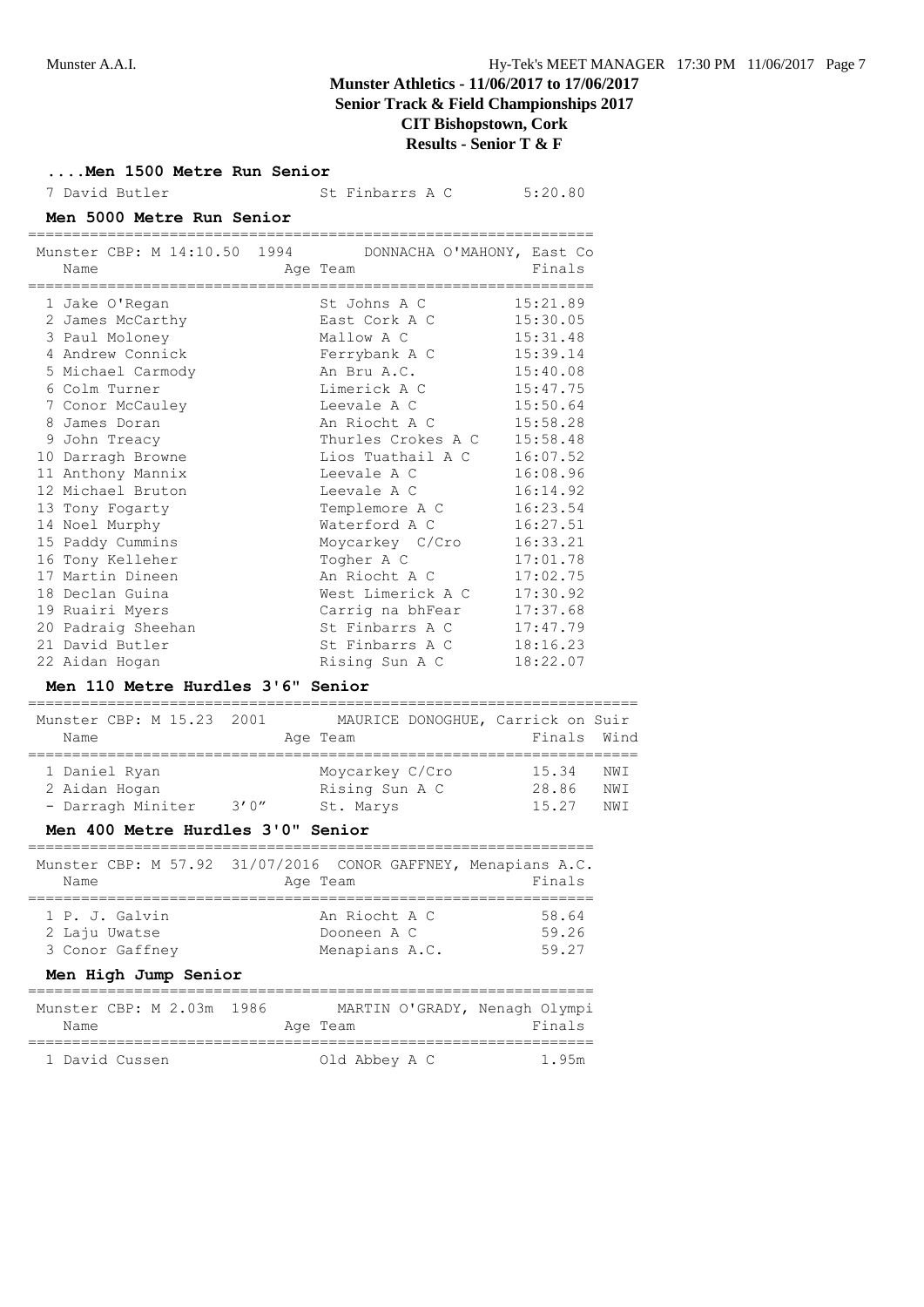**....Men High Jump Senior**

# **Munster Athletics - 11/06/2017 to 17/06/2017 Senior Track & Field Championships 2017 CIT Bishopstown, Cork Results - Senior T & F**

2 Ben Donovan Mbbey Striders A C 1.75m **Men Pole Vault Senior** ================================================================ Munster CBP: M 4.60m 2014 THOMAS HOULIHAN, West Waterfo Name Ream Age Team Rinals ================================================================ 1 Daniel Ryan Moycarkey C/Cro 3.60m 3.00 3.20 3.40 3.60 3.80 O O O O XXX 2 Raymond Walsh Abbey Striders A C J3.60m 3.40 3.60 3.80 XO XO XXX 3 Conor Daly St Abbans A.C. 3.20m 3.20 3.40 O XXX 4 Conor Gaffney Menapians A.C. 2.80m 2.20 2.40 2.60 2.80 3.00 O O XO XXO XXX **Men Long Jump Senior** ===================================================================== Munster CBP: M 7.59m 1995 MICHAEL HALLAHAN, Togher Name **Age Team** Age Team Finals Wind ===================================================================== 1 David Cussen Old Abbey A C 6.52m NWI 6.47m(NWI) 6.52m(NWI) 6.40m(NWI) 6.35m(NWI) 6.14m(NWI) FOUL 2 David Quilligan Leevale A C 6.48m NWI 6.30m(NWI) 6.12m(NWI) 6.16m(NWI) 6.26m(NWI) 6.48m(NWI) Moycarkey C/Cro 6.37m NWI 6.28m(NWI) 6.37m(NWI)

|       |      |                                      |                       |                             | 6.10m NWI                                            |     |
|-------|------|--------------------------------------|-----------------------|-----------------------------|------------------------------------------------------|-----|
| FOUL  |      |                                      |                       |                             | 6.09m(NWI)                                           |     |
|       |      |                                      |                       |                             | 6.05m                                                | NWI |
| FOUL. | FOUL |                                      |                       | FOUL                        | 6.05m(NWI)                                           |     |
|       |      | 4 Darragh Miniter<br>5 Brendan Lynch | 0.Z8M(NWI) 0.3/M(NWI) | St Marys<br>5.46m(NWI) FOUL | 6.05m(NWI) 5.89m(NWI) 6.10m(NWI) FOUL<br>Loughrea AC |     |

=====================================================================

#### **Men Triple Jump Senior**

Munster CBP: M 15.12m 2015 DENIS FINNIGAN, An Riocht Name **Age Team** Age Team Finals Wind ===================================================================== 1 Niall Counihan Clonliffe A.C. 13.32m NWI 13.06m(NWI) FOUL 13.18m(NWI) 13.32m(NWI) FOUL FOUL 2 Brendan Lynch Loughrea AC 13.11m NWI 13.11m(NWI) FOUL 12.68m(NWI) 3 Rossa Foley Farranfore 12.02m NWI 11.23m(NWI) 11.50m(NWI) 12.02m(NWI) 11.53m(NWI) 11.54m(NWI)

**Men Shot Putt 7.26kg Senior**

| Munster CBP: M 16.44m 2005<br>Name | JOHN LEAHY, Limerick AC<br>Age Team | Finals |
|------------------------------------|-------------------------------------|--------|
| 1 Daniel Ryan                      | Moycarkey C/Cro                     | 12.59m |